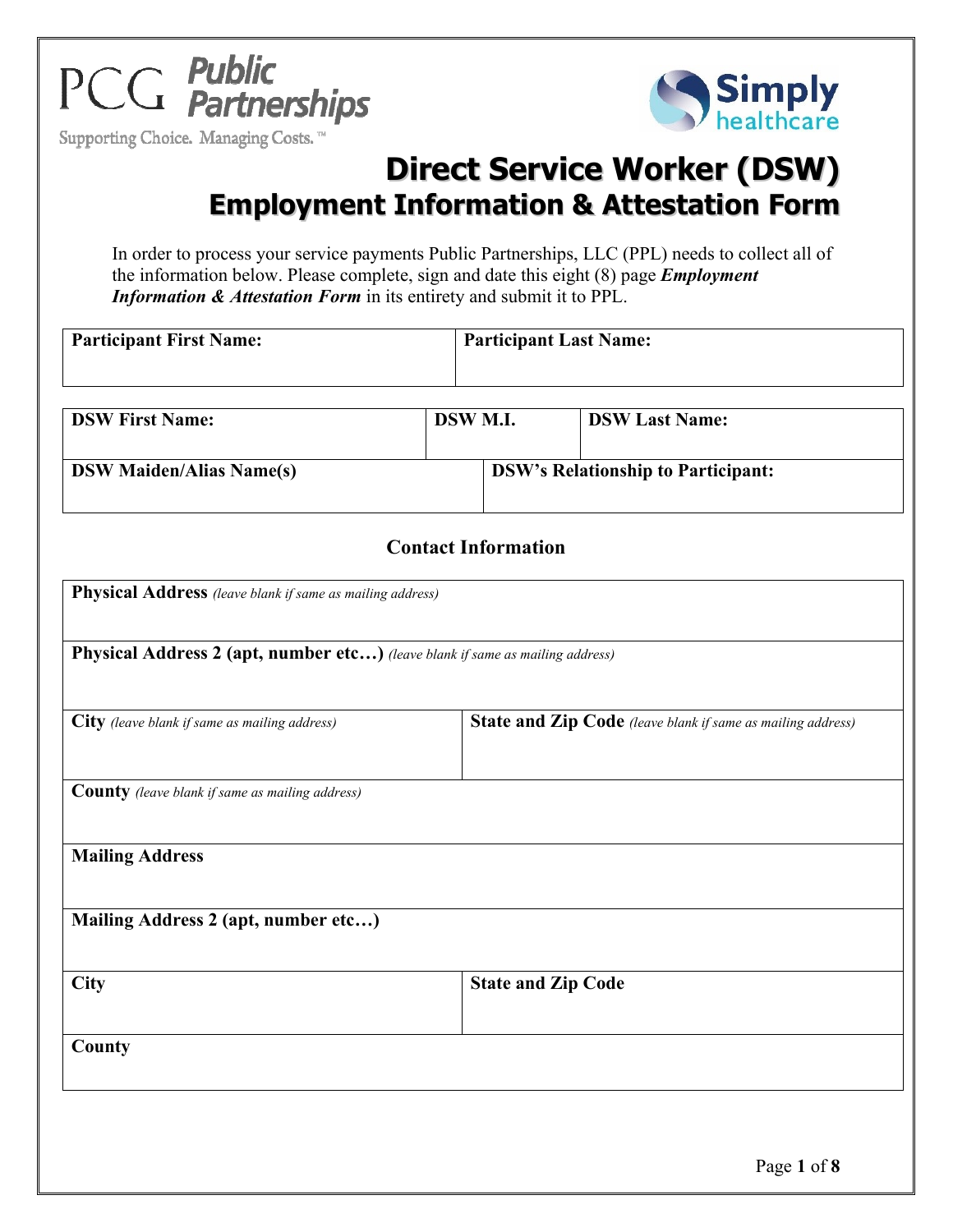| <b>Primary Phone No./Extension</b>                     |                                   | <b>Cell Phone No.</b>                                                                                           |  |
|--------------------------------------------------------|-----------------------------------|-----------------------------------------------------------------------------------------------------------------|--|
| <b>Alternate Phone No.</b>                             |                                   | Fax No.                                                                                                         |  |
| <b>Email Address</b>                                   |                                   |                                                                                                                 |  |
| <b>Emergency Contact Name:</b>                         |                                   |                                                                                                                 |  |
| <b>Emergency Contact Phone Number:</b>                 |                                   | <b>Relationship:</b>                                                                                            |  |
| <b>Tax Identification No. / Social Security Number</b> |                                   | Date of Birth                                                                                                   |  |
|                                                        |                                   |                                                                                                                 |  |
| <b>Gender</b>                                          |                                   | <b>Marital Status</b>                                                                                           |  |
| <b>Male</b>                                            | <b>Female</b>                     | Single Married                                                                                                  |  |
| <b>Place of Birth</b><br><b>City</b>                   | <b>State</b>                      | <b>Criminal Background Check Application Information</b><br><b>County (if known)</b><br>Country                 |  |
| <b>Race</b> (please check one)                         |                                   | American Indian and/or Alaskan Asian or Pacific Islander<br>Black White (includes Mexicans and Latinos) Unknown |  |
|                                                        | Maroon Multi Colored Pink Unknown | <b>Eye Color</b> (please check one) Black Blue Brown Green Gray Hazel                                           |  |
|                                                        |                                   | Gray Orange Purple Pink Red Sandy White Unknown                                                                 |  |
| Height Feet Inches                                     |                                   |                                                                                                                 |  |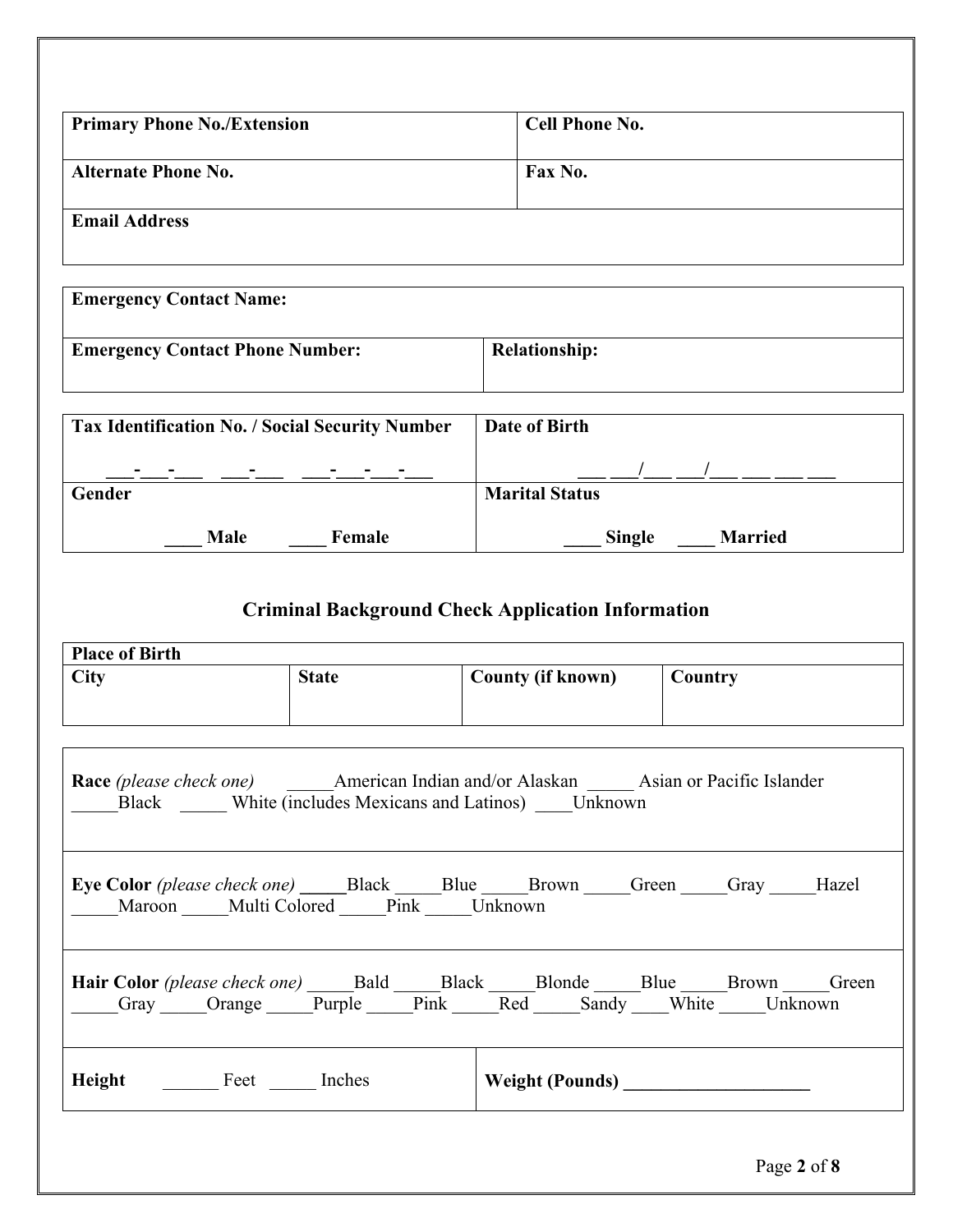# **Direct Service Worker (DSW) Pay Rate**

| <b>Service (Procedure Code)</b>  | <b>Rate per Hour</b> |
|----------------------------------|----------------------|
| <b>Adult Companion Care</b>      | \$                   |
| <b>Attendant Care</b>            | \$                   |
| Homemaker                        | \$                   |
| <b>Personal Care Services</b>    | \$                   |
| Intermittent and Skilled Nursing | \$                   |

**(***This information is necessary in order to process your timesheets***)**

#### **Account Detail Information**

(*This information is necessary to process your payment via pay card or direct deposit. Only complete one*)

| <b>For Direct Deposit Setup:</b>                                                                       |                                                                                    |            |  |
|--------------------------------------------------------------------------------------------------------|------------------------------------------------------------------------------------|------------|--|
| Please include a copy of a blank check or a letter from your bank confirming the bank routing and bank |                                                                                    |            |  |
| account number.                                                                                        |                                                                                    |            |  |
| <b>Financial Institution Name</b> (only for Direct Deposit)                                            |                                                                                    |            |  |
|                                                                                                        |                                                                                    |            |  |
|                                                                                                        |                                                                                    |            |  |
| <b>Bank Account Number</b>                                                                             | <b>Routing Number</b>                                                              |            |  |
|                                                                                                        |                                                                                    |            |  |
| <b>Account Type</b> (please check one-only for Direct Deposit)                                         |                                                                                    |            |  |
| Checking                                                                                               | Savings                                                                            | Debit Card |  |
| <b>For Debit Card Setup:</b>                                                                           |                                                                                    |            |  |
| Please indicate below that you would like to be setup for the Debit Card.                              |                                                                                    |            |  |
|                                                                                                        |                                                                                    |            |  |
| YES, Please set me up to receive payments via Debit Card.                                              |                                                                                    |            |  |
|                                                                                                        | NO, I will receive payment via Direct Deposit into my Checking or Savings Account. |            |  |
|                                                                                                        |                                                                                    |            |  |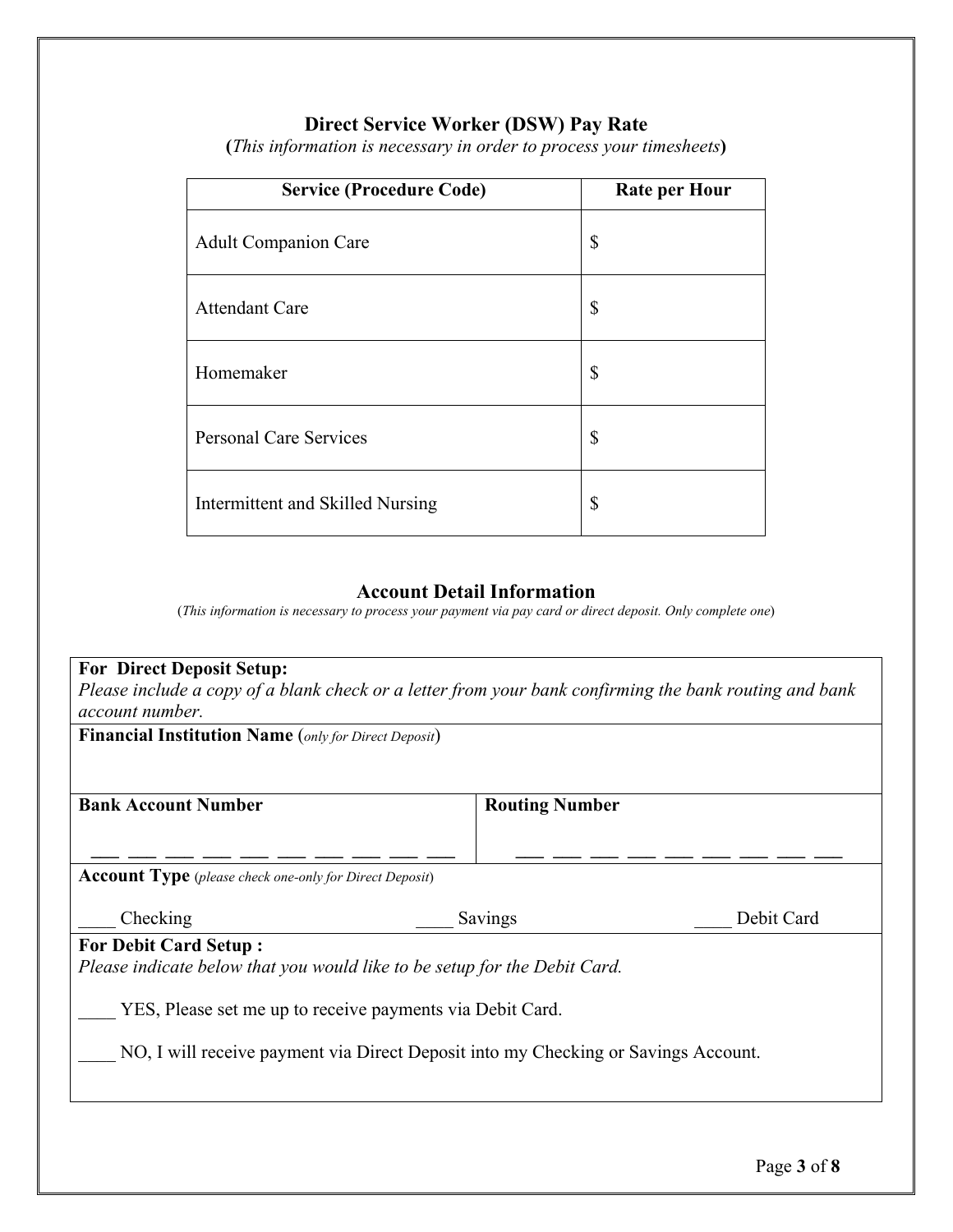#### **Relationship Status**

**(***This information is necessary so that we can determine if you are eligible for tax withholding exemptions***)** 

| 1. Are you a non-resident alien temporarily in the United States on an F-1, J-1, M-1 or Q-1 visa admitted<br>to the US for the purpose of providing domestic services?                                                                                                                                                                                                           |
|----------------------------------------------------------------------------------------------------------------------------------------------------------------------------------------------------------------------------------------------------------------------------------------------------------------------------------------------------------------------------------|
| Yes, That description fits my status<br>No, that description does not fit my status                                                                                                                                                                                                                                                                                              |
| 2. Are you the child of the employer (includes adopted children)?                                                                                                                                                                                                                                                                                                                |
| Yes, my employer is my parent (mother or father) No, my employer is not my parent                                                                                                                                                                                                                                                                                                |
| 3. Are you the spouse of the employer?                                                                                                                                                                                                                                                                                                                                           |
| Yes, my employer is my spouse (husband or wife) No, my employer is not my spouse                                                                                                                                                                                                                                                                                                 |
| 4. Are you the parent of the employer (includes adopted children)?                                                                                                                                                                                                                                                                                                               |
| Yes, my employer is my child (son or daughter) _____ No, my employer is not my child                                                                                                                                                                                                                                                                                             |
| 5. If you answered "Yes" to Question 4, check any of the following that apply. If you answered "No",<br>proceed to Question 6.<br>Yes, I also provide care for my grandchild or step-grandchild in my child's home.                                                                                                                                                              |
| Yes, my grandchild or step-grandchild is under 18, or has a physical or mental condition that requires<br>personal care of an adult for at least four continuous weeks during the calendar quarter in which services<br>are performed.                                                                                                                                           |
| Yes, my child (son or daughter) is widowed and divorced and not remarried, or living with a spouse<br>who has a mental or physical condition which prohibits the spouse from caring for my grandchild for at<br>least four continuous weeks during the calendar quarter in which services are performed.<br>6. Are you under the age of 18 or do you turn 18 this calendar year? |
|                                                                                                                                                                                                                                                                                                                                                                                  |
| Yes, I am under 18 or turning 18 this calendar year. No, I am over 18.                                                                                                                                                                                                                                                                                                           |
| If you answered "Yes" to Question 6, answer the following question. If you answered, "No" skip the<br>questions below.                                                                                                                                                                                                                                                           |
| Is this job of performing household services (respite or nursing) your principal occupation? Note: Do not<br>answer "Yes" if you are a student.                                                                                                                                                                                                                                  |
| Yes<br>No                                                                                                                                                                                                                                                                                                                                                                        |

*(Certain payments received by an employee for providing Medicaid services in the Employer's home are considered Difficulty of Care payments excludable from federal income tax. To determine if you are eligible for the income exclusion, complete the following steps. If you are eligible, PPL will not report the payments as income and will not withhold federal income taxes.)* 

**STEP 1:** Review information regarding the Difficulty of Care Federal Income Tax Exclusion. Information is available on PPL's website at: http://www.publicpartnerships.com.

**STEP 2:** Check all that apply:

*I provide services to the Employer in my home.*

*I do not have a separate home where I reside.*

 *This is the home where I reside and regularly perform the routines of private life, including shared meals and holidays with family***.**

**STEP 3: If all of the above apply, you are eligible** for the Difficulty of Care Federal Income Tax Exclusion.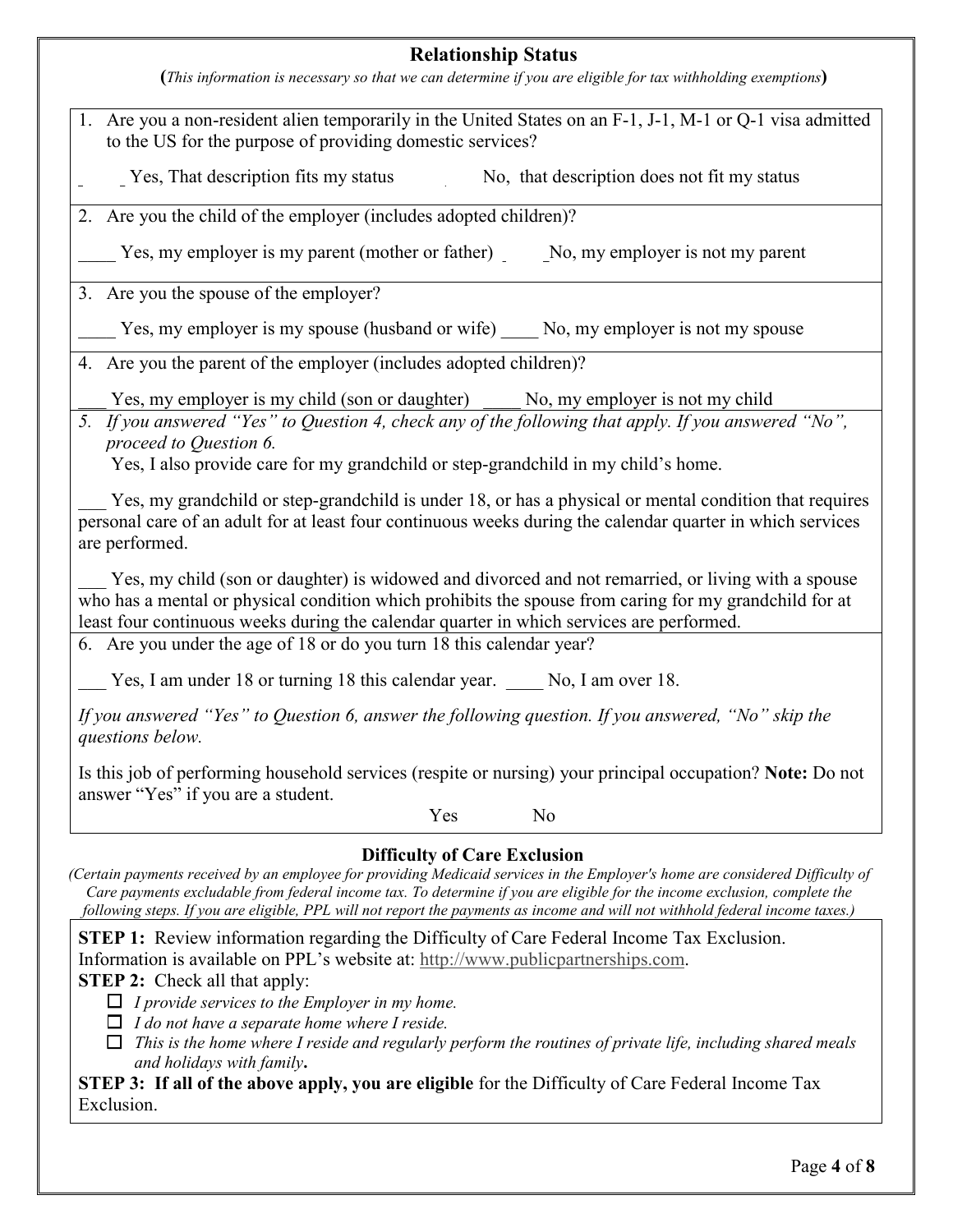**General Service descriptions are listed below**:

| <b>PDO Service</b>                                                                  | <b>Description</b>                                                                                                                                                                                                                                                                                                                                                                                                                                                                                                                                                                                                                                                                                                                                                                                  |
|-------------------------------------------------------------------------------------|-----------------------------------------------------------------------------------------------------------------------------------------------------------------------------------------------------------------------------------------------------------------------------------------------------------------------------------------------------------------------------------------------------------------------------------------------------------------------------------------------------------------------------------------------------------------------------------------------------------------------------------------------------------------------------------------------------------------------------------------------------------------------------------------------------|
| <b>Adult Companion Care</b><br>S5135                                                | Non-medical care, supervision and socialization provided to a<br>functionally impaired adult. Companions assist or supervise the<br>enrollee with tasks such as meal preparation or laundry and<br>shopping, but do not perform these activities as discreet services.<br>The provision of companion services does not entail hands-on<br>nursing care. This service includes light housekeeping tasks<br>incidental to the care and supervision of the enrollee.                                                                                                                                                                                                                                                                                                                                   |
| <b>Attendant Care</b><br>S5125                                                      | Hands-on care, of both a supportive and health-related nature,<br>specific to the needs of a medically stable, physically handicapped<br>individual. Supportive services are those which substitute for the<br>absence, loss, diminution or impairment of a physical or cognitive<br>function. This service may include skilled or nursing care to the<br>extent permitted by state law. Housekeeping activities which are<br>incidental to the performance of care may also be furnished as part<br>of this activity. Unskilled attendant care must have supervision<br>provided by a registered nurse, licensed to practice in the state.                                                                                                                                                         |
| <b>Homemaker Services</b><br>S5130                                                  | General household activities such as meal preparation and routine<br>household care provided by a trained homemaker when the<br>individual regularly responsible for these activities is temporarily<br>absent or unable to manage these activities. Chore services,<br>including heavy chore services, and pest control may be included in<br>this service.                                                                                                                                                                                                                                                                                                                                                                                                                                        |
| <b>Intermittent and Skilled Nursing</b><br>T <sub>1002</sub><br>(RN)<br>T1003 (LPN) | The scope and nature of these services do not differ from skilled<br>nursing furnished under the State Plan. This service includes the<br>home health benefit available under the Medicaid state plan as well<br>as expanded nursing services coverage under this waiver. Services<br>listed in the plan of care that are within the scope of Florida's Nurse<br>Practice Act and are provided by a registered professional nurse, or<br>licensed practical or vocational nurse under the supervision of a<br>registered nurse, licensed to practice in the state. Skilled nursing<br>services must be listed in the enrollee's plan of care and are<br>provided on an intermittent basis to enrollees who either do not<br>require continuous nursing supervision or whose need is<br>predictable. |
| <b>Personal Care Services</b><br>T <sub>10</sub> 19                                 | A service that provides assistance with eating, bathing, dressing,<br>personal hygiene, and other activities of daily living. This service<br>includes assistance with preparation of meals, but does not include<br>the cost of the meals. This service may also include housekeeping<br>chores such as bed making, dusting and vacuuming, which are<br>incidental to the care furnished or are essential to the health and<br>welfare of the enrollee, rather than the enrollee's family.                                                                                                                                                                                                                                                                                                         |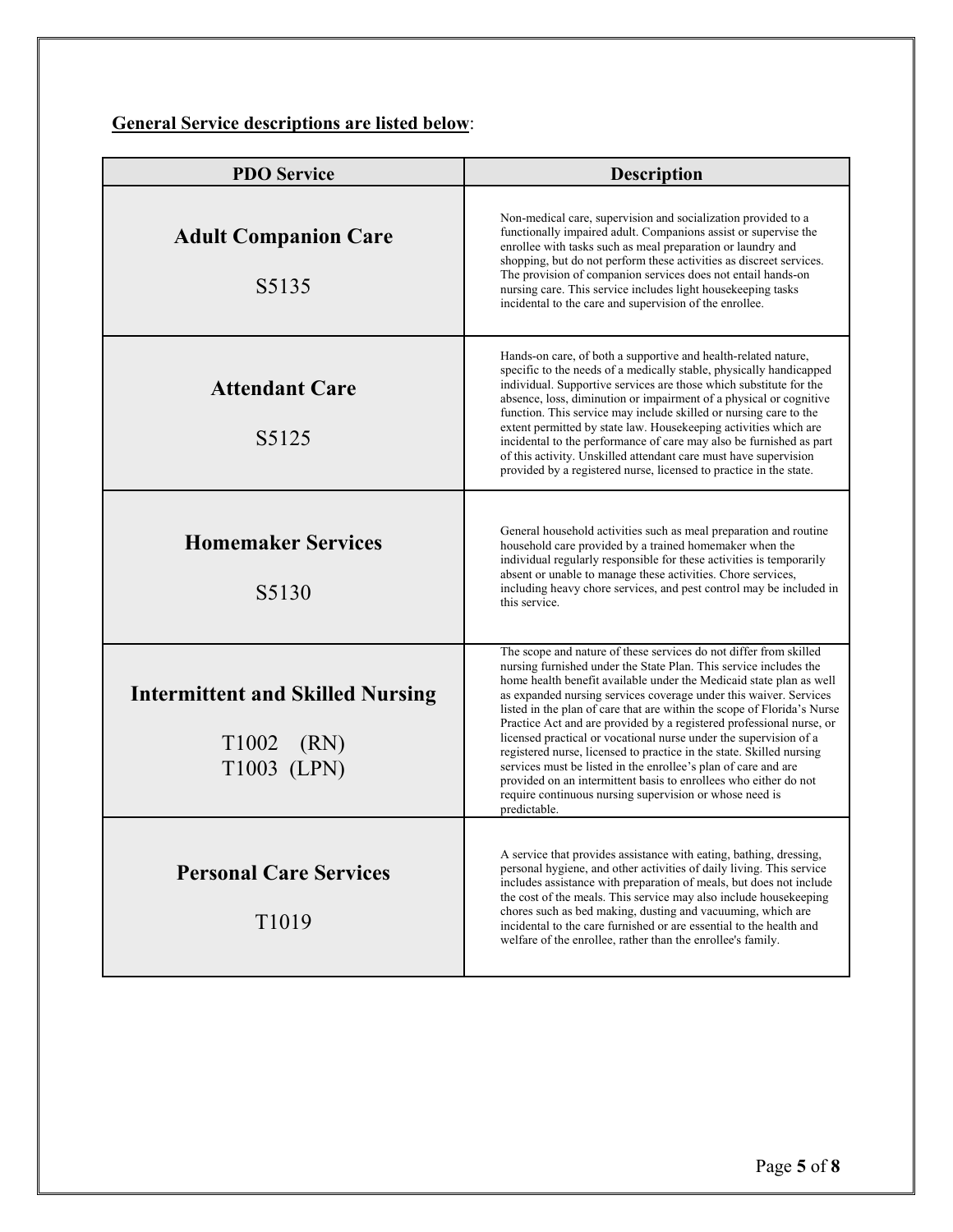# **Direct Service Worker Qualifications**

As the Direct Service Worker, I understand that if I provide services in the Participant Directed Options program I must comply with the following qualification requirements.

- 1. Direct Service Workers must be at least 18 years old.
- Ϯ͘ Certified in CPR and First Aid (*if required by your participant's case manager*).
- 3. Pass a Level 2 background screening pursuant to chapter 435 and section 408.809, F.S.

For those individuals hired to perform Nursing Services in *Intermittent and Skilled Nursing* you must also submit proof of either:

- 1. Registered Nursing License; in accordance with Chapter 464, F.S.
- 2. Licensed Practical Nursing License; in accordance with Chapter 464, F.S.

## **Direct Service Worker Responsibilities**

As the Direct Service Worker I understand my responsibilities are as follows:

- 1. Will treat the participant with dignity and respect. This includes respecting personal beliefs, culture, religion, and privacy as well as respect for the participant's personal property.
- 2. Will keep the participant's personal information about the participant and his or her family confidential.
- 3. Will communicate effectively with the participant. If the participant has a preferred communication method, this should be respected and utilized.
- 4. Will document hours of service provided on the appropriate PPL timesheet.
- 5. Will provide safe care. Universal precautions must always be utilized.
- 6. Will immediately report an emergency situation by calling 911.
- 7. Will report any suspected abuse, neglect, or exploitation of a participant to the proper authorities. Some occupations, such as nurses, are required in Sections 39.201 and 415.1034, Florida Statutes to be mandatory reporters. Suspected instances of abuse, neglect, or exploitation should be reported to the Florida Abuse Hotline, 800-96-ABUSE (22873).
- 8. Will communicate any change in the participant's condition, including an admission to a health facility if the participant is unable to do so.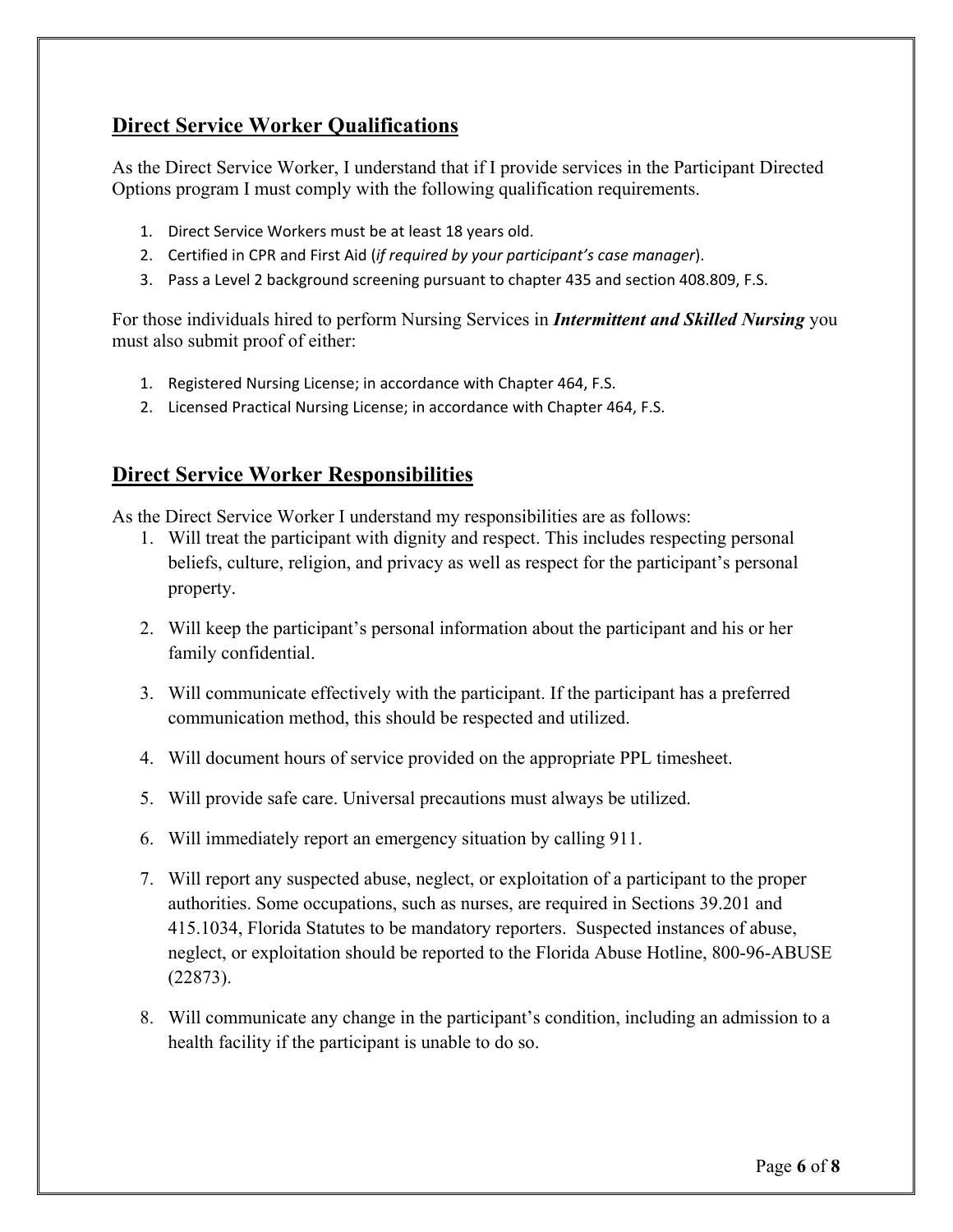- 9. Will provide adequate notice if you will be unable to provide the scheduled service to the participant, as soon as possible. This includes notifying the participant in advance if you must be absent for a portion of a scheduled service or will be arriving late.
- 10. Will provide a two week notice to the participant if you will be voluntarily terminating employment.

## **Employer's Responsibilities**

As the Employer or Representative (as appropriate), I understand my responsibilities are as follows:

- 1. Employers/Representatives will review and verify the Form I-9 information using acceptable Employee documents. Employers will ensure that the Direct Service Worker forwards a copy of the completed I-9 to PPL and will maintain the original with their program records.
- 2. Understand and acknowledge that Public Partnerships, LLC (PPL) serves as my Fiscal/Employer Agent (F/EA) and that I, the participant, am the legal employer in the Participant Direction Option (PDO) program.
- 3. Will treat the direct service worker with dignity and respect. This includes respect for the direct service worker's personal beliefs, culture, religion, and privacy.
- 4. Training the direct service worker in the manner in which services will be performed and/or requesting assistance from the case manager, if necessary.
- 5. Scheduling the direct service worker's work hours.
- 6. Ensuring that all required paperwork, including timesheets, is accurately completed and submitted to PPL as directed. Failure of the participant to accurately represent actual hours of service received is subject to a Medicaid fraud investigation and ends participation in the PDO.